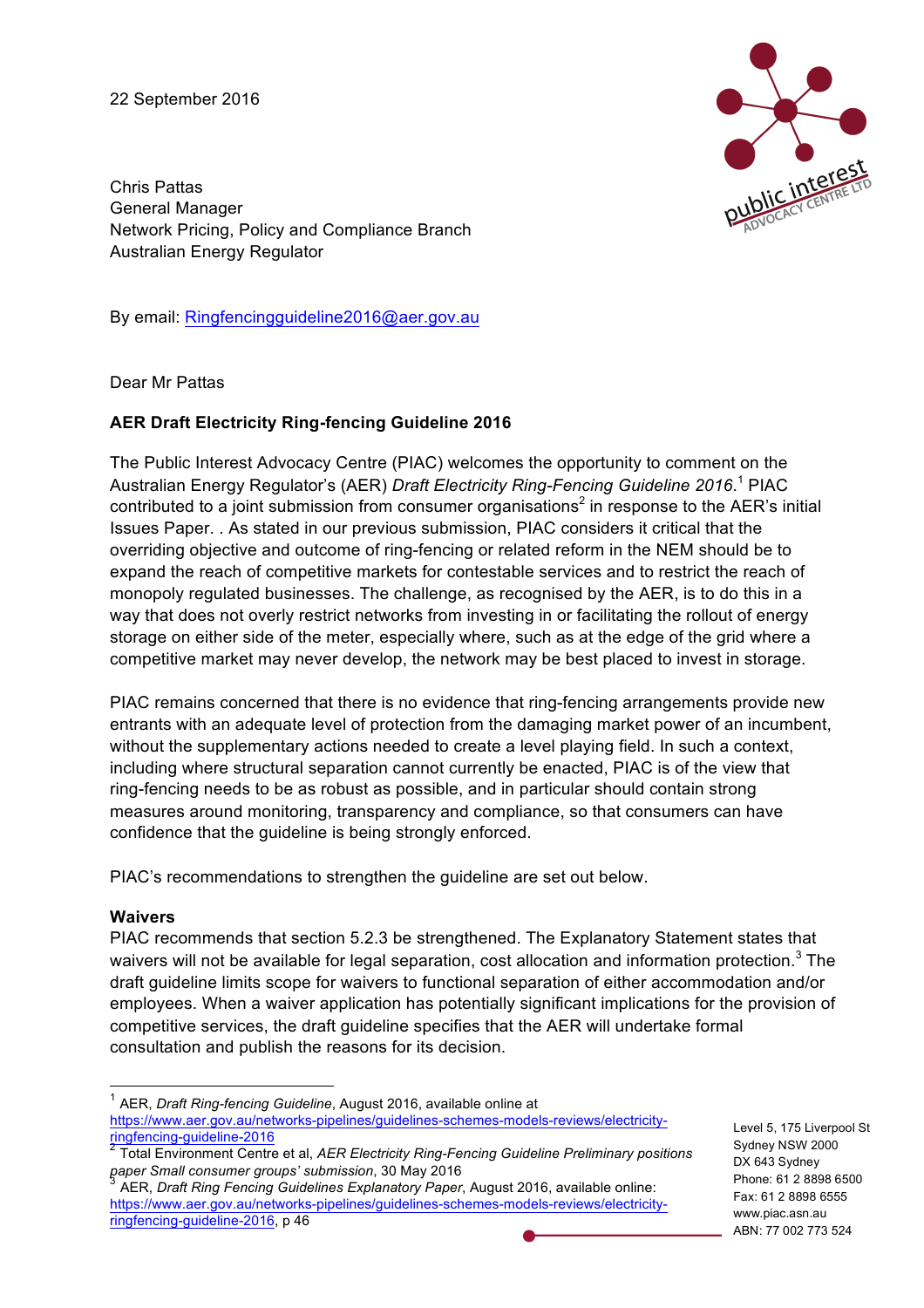PIAC welcomes the clarification and simplification of the elements that can be subject to a ringfencing waiver. However, we are concerned that section 5.2.3 appears to give the AER broad discretion not to consult on waiver applications, or even publicise that they have been received. The Explanatory Statement states that, for minor matters, the AER 'is likely to adopt a simple approval process with no or limited public consultation'. It explains that 'matters it considers likely to attract stakeholder interest, or with potentially significant impacts on the provision of contestable or competitive energy services, we will conduct formal consultation and publish the reasons for our decision'. 4

It is unclear on what basis the AER will make its assessment of what is a minor matter and what is likely to attract stakeholder interest. There needs to be greater transparency in setting and publicising any such criteria. The AER should be required to publicise the fact that applications have been received, as well as publicising that they have been granted and the reasons for the grant.

While we understand that the AER's approach is aimed at allowing itself the flexibility to consider and decide minor matters efficiently, this should not undermine transparency. Transparency in the process is key to consumers having confidence that the guideline is being strongly enforced.

## **Staff sharing**

Section 4.2.2 allows for the sharing of senior staff between a distributed network service provider and a related body corporate. The AER explains that it may be appropriate for a chief executive and a small number of other senior executives to work for both a DNSP and a related body corporate, but that this does not excuse these senior executives from complying with the rest of the non-discrimination obligations in the draft guideline, or from the competitive advantage restrictions.<sup>5</sup> While PIAC understands that it may be practicality that is guiding this decision, neither the rationale nor the benefit to consumers arising out of this exception is made explicit by the AER.

We agree with the AER's distinction between those performing exclusively corporate roles, and those with day-to-day access to information acquired in directly providing regulated network services. However, its exception regarding senior executives does not appear to fit clearly within this distinction.

The AER considers that its exceptions are warranted, given the likely low risk of (and incentives for) assisting a related body corporate or a service provider to gain an inappropriate competitive advantage in the market for competitive or contestable energy-related services. However, it seems reasonable to assume that senior staff may have an incentive to use information from their work with the DNSP to advantage a related body corporate, and that they would be privy to the information in question.

We seek clarification from the AER on this point and an explanation of the evidence on which it relies in claiming that the risk and incentives for senior executive staff assisting a related body corporate are low.

 <sup>4</sup> AER, *Draft Ring Fencing Guidelines Explanatory Paper*, August 2016, available online:

https://www.aer.gov.au/networks-pipelines/guidelines-schemes-models-reviews/electricity-ringfencing-guideline- $\frac{2016}{5}$ , p 48

Ibid at 37